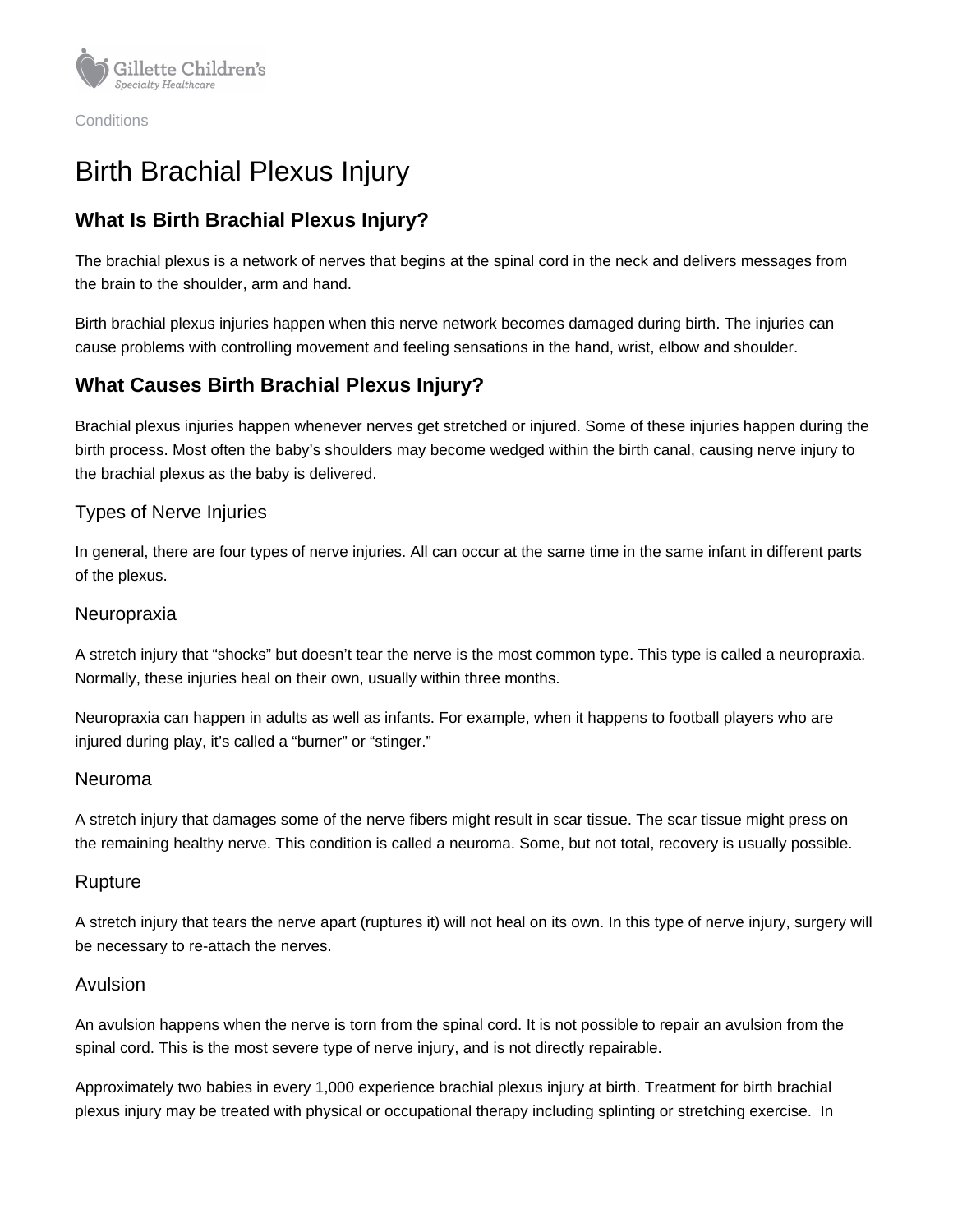some children, treatment may include casting or surgery.

Difficult births, such as breech births or births involving a long labor, increase a baby's risk of brachial plexus injury. Many babies with brachial plexus injuries are larger than average at birth. However, newborns of all sizes (including premature babies) can have brachial palsy as well.

## Birth Brachial Plexus Injury Symptoms and Effects

Regardless of the type of nerve injury, the symptoms are the same (loss of feeling and partial or complete paralysis). The severity of the injury helps determine treatment options and recovery possibilities.

Brachial plexus injuries have different symptoms and effects, depending on the child's age and the extent of the injury. A child who has a brachial plexus injury might:

- Be able to move the shoulder or elbow, but have trouble moving the wrist and hand (Erb's palsy).
- Be able to move the hand, but have trouble moving the shoulder or elbow.
- Not be able to move or feel either the arm or hand (global palsy).

Watch for these brachial plexus injury symptoms. By 3 months of age, children who have a brachial plexus injury might still be unable to:

- Squeeze your fingers.
- Bend their wrist.
- Bend and straighten their elbow.
- Raise their arm.

A brachial plexus injury that happens during or shortly after birth can result in lifelong problems, affecting the shoulder, elbow, arm, wrist and hand. Children who seem to have problems with movement should get tested by a specialist who can make a diagnosis and develop a full treatment plan.

# Birth Brachial Plexus Injury Diagnosis and Treatment

Early identification and treatment of brachial plexus injuries is critical for reducing long-term effects and the need for surgery.

Babies who don't use an arm for an extended time might need extensive surgery to correct bone and muscle alignment. If you suspect your baby has a brachial plexus injury, have them tested by a specialist during the first few months of their life, if possible.

As part of a full evaluation, Gillette Children's uses one or more of the following tests to help diagnose a brachial plexus injury and determine its extent and severity:

• [Electromyography](https://www.gillettechildrens.org/conditions-care/electromyogram-emg-test) with nerve conduction studies.